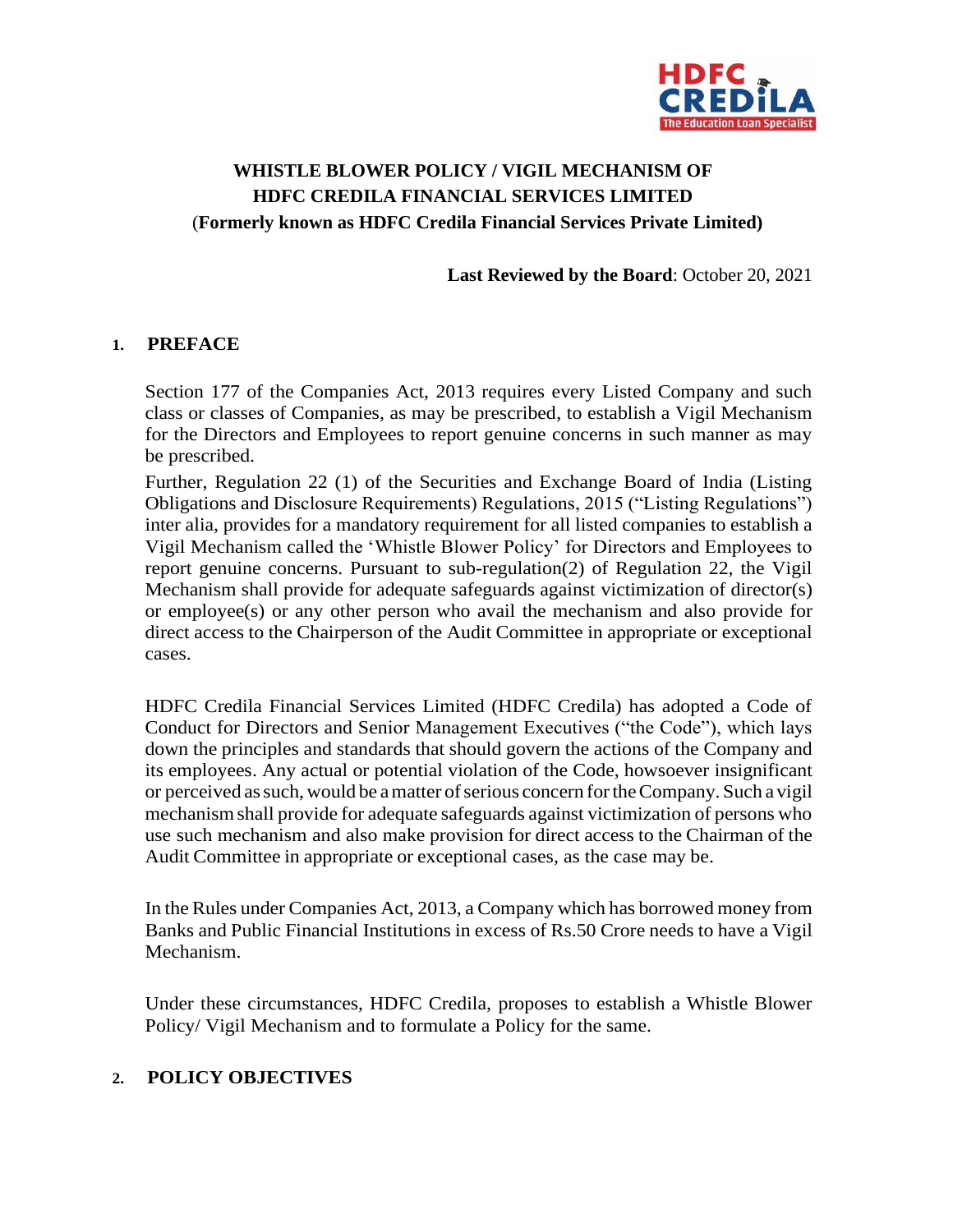

HDFC Credila is committed to adhere to the highest standards of ethical, moral and legal conduct of business operations. To maintain these standards, the Company encourages its employees who have concerns about suspected misconduct to come forward and express these concerns without fear of punishment or unfair treatment. A Vigil (Whistle Blower) Mechanism provides a channel to the Employees and Directors to report to the Management concerns about unethical behavior, actual or suspected fraud or violation of the Codes of Conduct or Policy. The Mechanism provides for adequate safeguards against victimization of Employees and Directors to avail of the mechanism and also provide for direct access to the Chairman of the Audit Committee in exceptional cases.

This neither releases employees from their duty of confidentiality in the course of their work nor can it be used as a route for raising malicious or unfounded allegations against people in authority and / or colleagues in general.

## **3. SCOPE OF THE POLICY**

This Policy covers malpractices and events which have taken place / suspected to have taken place, misuse or abuse of authority by any official of the company or any other act with an intention of unethical personal gain or to cause damage to the organization or its employees etc, fraud or suspected fraud**, instances of leakage of Unpublished Price Sensitive Information** violation of Company Rules, manipulations, negligence causing danger to public health and safety, misappropriation of monies, and other matters or activity on account of which the interest of the Company is affected and formally reported by Whistle Blowers concerning its employees.

The Policy is applicable to all the Employees, Directors of the Company and other Stakeholders ("stakeholder") such as borrowers, Co-borrowers, Key Partners, Direct Selling Agents, Vendors etc.

### **4. DEFINITIONS**

4.1. "**Alleged wrongful conduct**" shall mean violation of law, Infringement of Company's rules, misappropriation of monies, actual or suspected fraud, substantial and specific danger to public health and safety or abuse of authority.

4.2. "**Audit Committee**" means a Committee constituted by the Board of Directors of the Company in accordance guidelines of Companies Act, 2013.

4.3. "**Board**" means the Board of Directors of theCompany.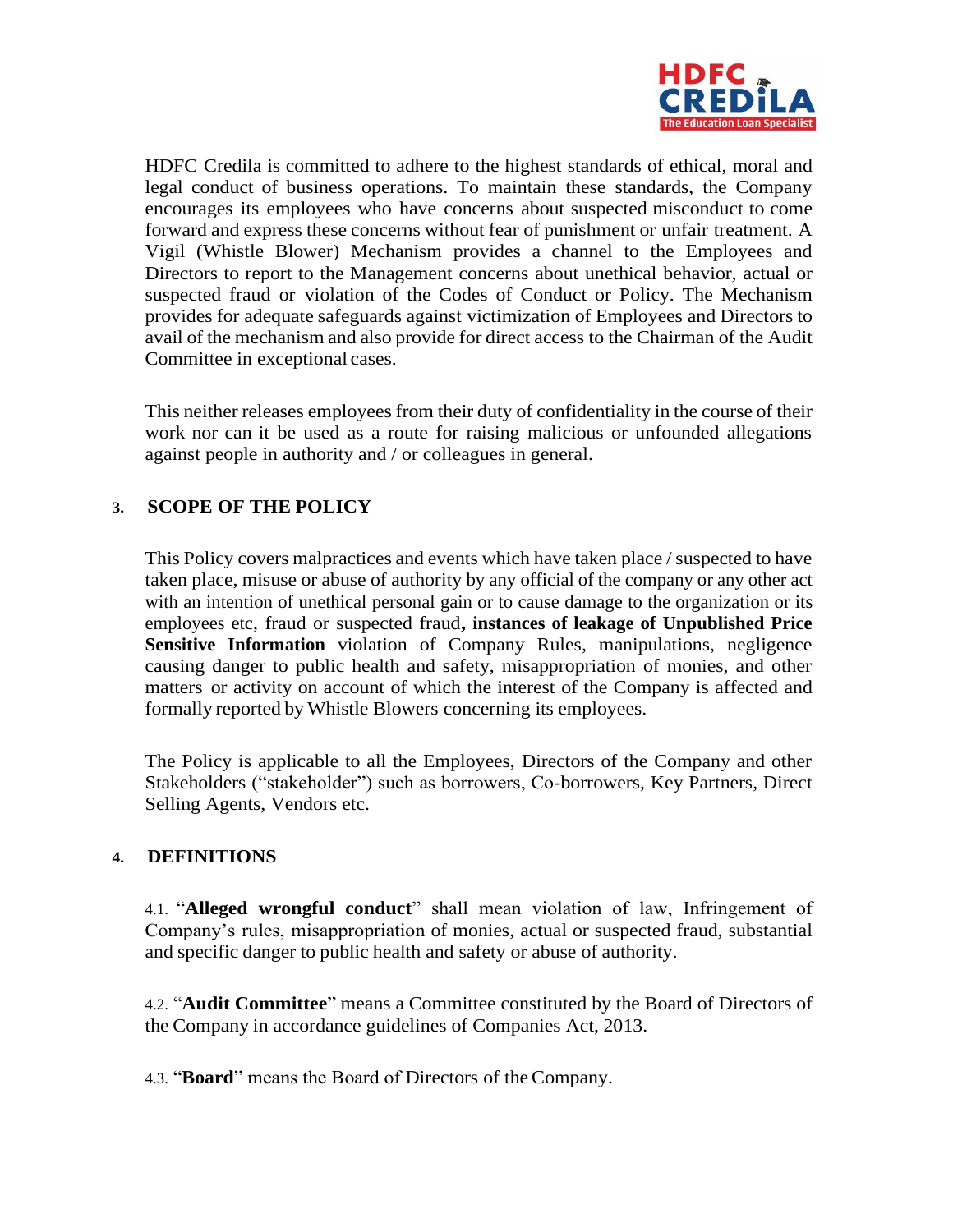

### 4.4. "**Company**" means the **HDFC Credila Financial Services Limited** and all its Offices.

4.5. **"Code"** means Code of Conduct for Directors and Senior Management Executives adopted by HDFC Credila Financial Services Limited.

4.6. "**Employee**" means all the employees viz. – Permanent, Temporary, Full time, Part time, contractual or outsourced and Whole Time Directors of theCompany.

4.7. "**Protected Disclosure**" means a concern raised by an employee or group of employees of the Company, through a written communication and made in good faith which discloses or demonstrates information about an unethical or improper activity under the title "SCOPE OF THE POLICY" with respect to the Company. It should be factual and not speculative or in the nature of an interpretation / conclusion and should contain as much specific information as possible to allow for proper assessment of the nature and extent of the concern.

4.8. "**Subject**" means a person or group of persons against or in relation to whom a Protected Disclosure is made or evidence gathered during the course of an investigation.

4.9. "**Vigilance and Ethics Officer**" means an Officer appointed to receive protected disclosures from Whistle Blowers, maintaining records thereof, placing the same before the Audit Committee for its disposal and informing the Whistle Blower the result thereof.

4.10. "**Whistle Blower**" is an Employee or group of Employees who make a Protected Disclosure under this Policy and also referred in this policy as complainant.

### **5. RECEIPT AND REDRESSER OF PROTECTED DISCLOSURES.**

All Protected Disclosures should be reported in writing by the complainant as soon as possible after the Whistle Blower becomes aware of the same so as to ensure a clear understanding of the issues raised and should either be typed or written in a legible handwriting in English or in Hindi.

The Protected Disclosure should be submitted in a closed and secured envelope and should be super scribed as "Protected disclosure under the Whistle Blower policy". Alternatively, the same can also be sent through email with the subject "Protected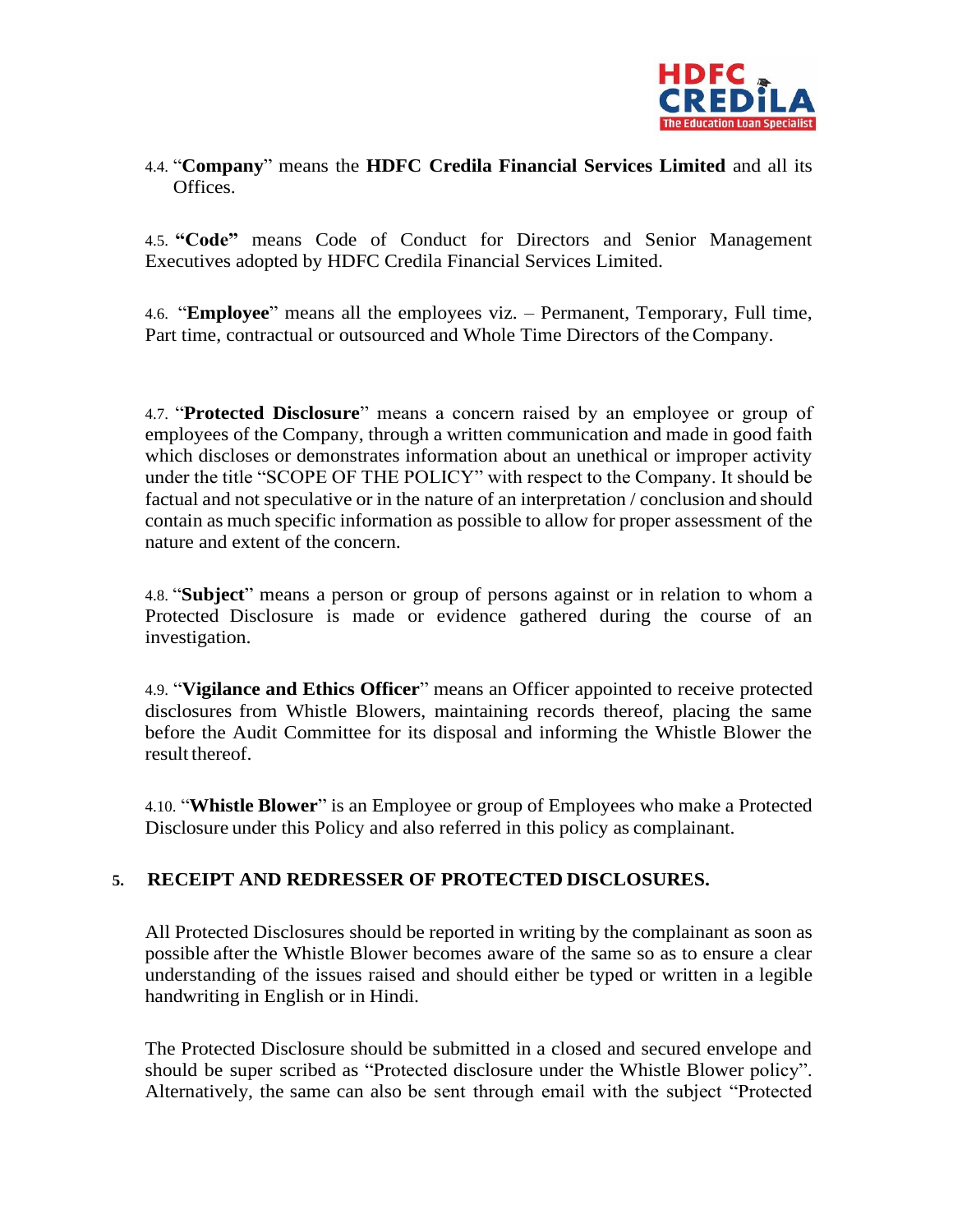

disclosure under the Whistle Blower policy". If the complaint is not super scribed and closed as mentioned above, it will not be possible for the Audit Committee to protect the complainant and the protected disclosure will be dealt with as if a normal disclosure. In order to protect identity of the complainant, the Vigilance and Ethics Officer will not issue any acknowledgement to the complainants and they are advised neither to write their name/ address on the envelope nor enter into any further correspondence with the Vigilance and Ethics Officer. The Vigilance and Ethics Officer shall assure that in case any further clarification is required he will get in touch with the complainant.

However, anonymous / Pseudonymous disclosure shall not be entertained by the Vigilance and Ethics Officer.

The Protected Disclosure should be forwarded under a covering letter signed by the complainant. The Vigilance and Ethics Officer / Chairman of the Audit Committee/ Managing Director(s) as the case may be, shall detach the covering letter bearing the identity of the Whistle Blower and process only the Protected Disclosure.

All Protected Disclosures should be addressed to the Vigilance and Ethics Officer of the Company or to the Chairman of the Audit Committee/ Managing Director(s) in exceptional cases. The contact details of the Vigilance and Ethics Officer and Managing Director(s) is asunder:-

Name and e-mail id of Vigilance and Ethics Officer – Chief Financial Officer of the Company Email - [vigil@hdfcredila.com](mailto:vigil@hdfcredila.com) Contact No.: 022 2825 6636

Contact Details of the Managing Director & CEO - Email - [vigilance@hdfcredila.com](mailto:vigilance@hdfcredila.com) Contact No.: 022 5045 3000

Protected Disclosure against the Vigilance and Ethics Officer / Chairperson / Managing Director(s) should be addressed to the Chairman of the Audit Committee of the Company.

The contact details of the Chairman of the Audit Committee are as under: Contact Details of the Chairman of the Audit

Email- [chairmanac@hdfccredila.com](mailto:chairmanac@hdfccredila.com)

Contact No.: 022 2825 6636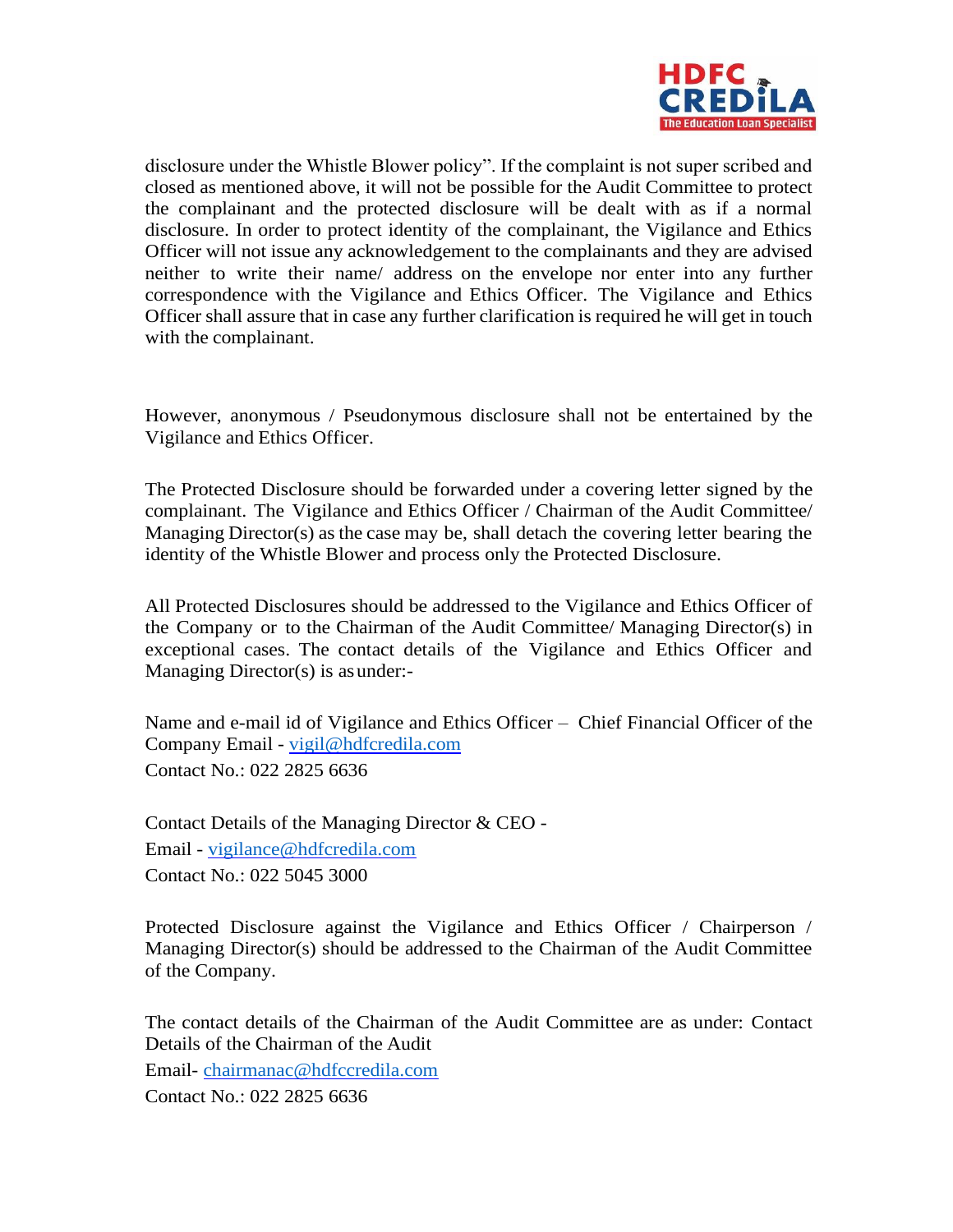

On receipt of the protected disclosure the Vigilance and Ethics Officer / Managing  $Directory()$  / Chairman of the Audit Committee, as the case may be, shall make a record of the Protected Disclosure and also ascertain from the complainant whether he wasthe person who made the protected disclosure or not. He shall also carry out initial investigation either himself or by involving any other Officer of the Company or an outside agency before referring the matter to the Audit Committee of the Company for further appropriate investigation and needful action. The record willinclude:

a) Brief facts;

b) Whether the same Protected Disclosure was raised previously by anyone, and if so, the outcome thereof;

c) Whether the same Protected Disclosure was raised previously on the same subject;

d) Details of actions taken by Vigilance and Ethics Officer / Managing Director(s) for processing the complaint

e) Findings of the Audit Committee

f) The recommendations of the Audit Committee/ other action(s).

The Audit Committee, if deems fit, may call for further information or particularsfrom the complainant.

### **6. INVESTIGATION**

All protected disclosures under this policy will be recorded and thoroughly investigated. The Audit Committee may investigate and may at its discretion consider involving any other Officer of the Company and/ or an outside agency for the purpose of investigation.

The decision to conduct an investigation is by itself not an accusation and is to be treated as a neutral fact finding process.

Subject(s) will normally be informed in writing of the allegations at the outset of a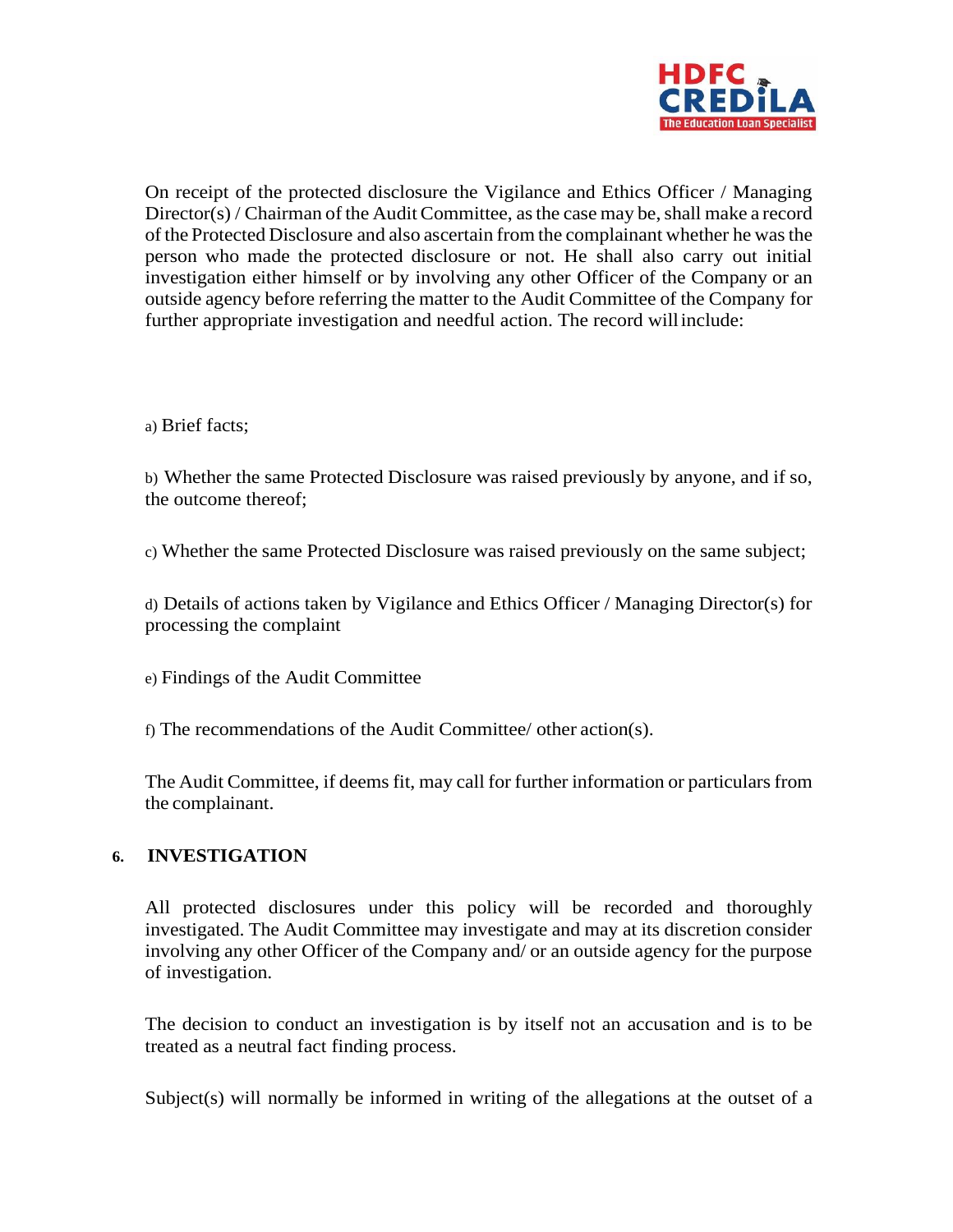

formal investigation and have opportunities for providing their inputs during the investigation.

Subject(s) shall have a duty to co-operate with the Audit Committee or any of the Officers appointed by it in this regard.

Subject(s) have a right to consult with a person or persons of their choice, other than the Vigilance and Ethics Officer / Investigators and/or members of the Audit Committee and/or the Whistle Blower.

Subject(s) have a responsibility not to interfere with the investigation. Evidence shall not be withheld, destroyed or tampered with and witness shall not be influenced, coached, threatened or intimidated by the subject(s).

Unless there are compelling reasons not to do so, subject(s) will be given the opportunity to respond to material findings contained in the investigation report. No allegation of wrong doing against a subject(s) shall be considered as maintainable unless there is good evidence in support of the allegation.

Subject(s) have a right to be informed of the outcome of the investigations. If allegations are not sustained, the Subject should be consulted as to whether public disclosure of the investigation results would be in the best interest of the Subject and the Company.

The investigation shall be completed normally within 90 days of the receipt of the protected disclosure and is extendable by such period as the Audit Committee deems fit.

### **7. DECISION AND REPORTING**

If an investigation leads the Vigilance and Ethics Officer / Chairman of the Audit Committee to conclude that an improper or unethical act has been committed, the Vigilance and Ethics Officer / Chairman of the Audit Committee shall recommend to the management of the Company to take such disciplinary or corrective action as he may deem fit. It is clarified that any disciplinary or corrective action initiated against the Subject as a result of the findings of an investigation pursuant to this Policy shall adhere to the applicable personnel or staff conduct and disciplinary procedures.

The Vigilance and Ethics Officer shall submit a report to the Chairman of the Audit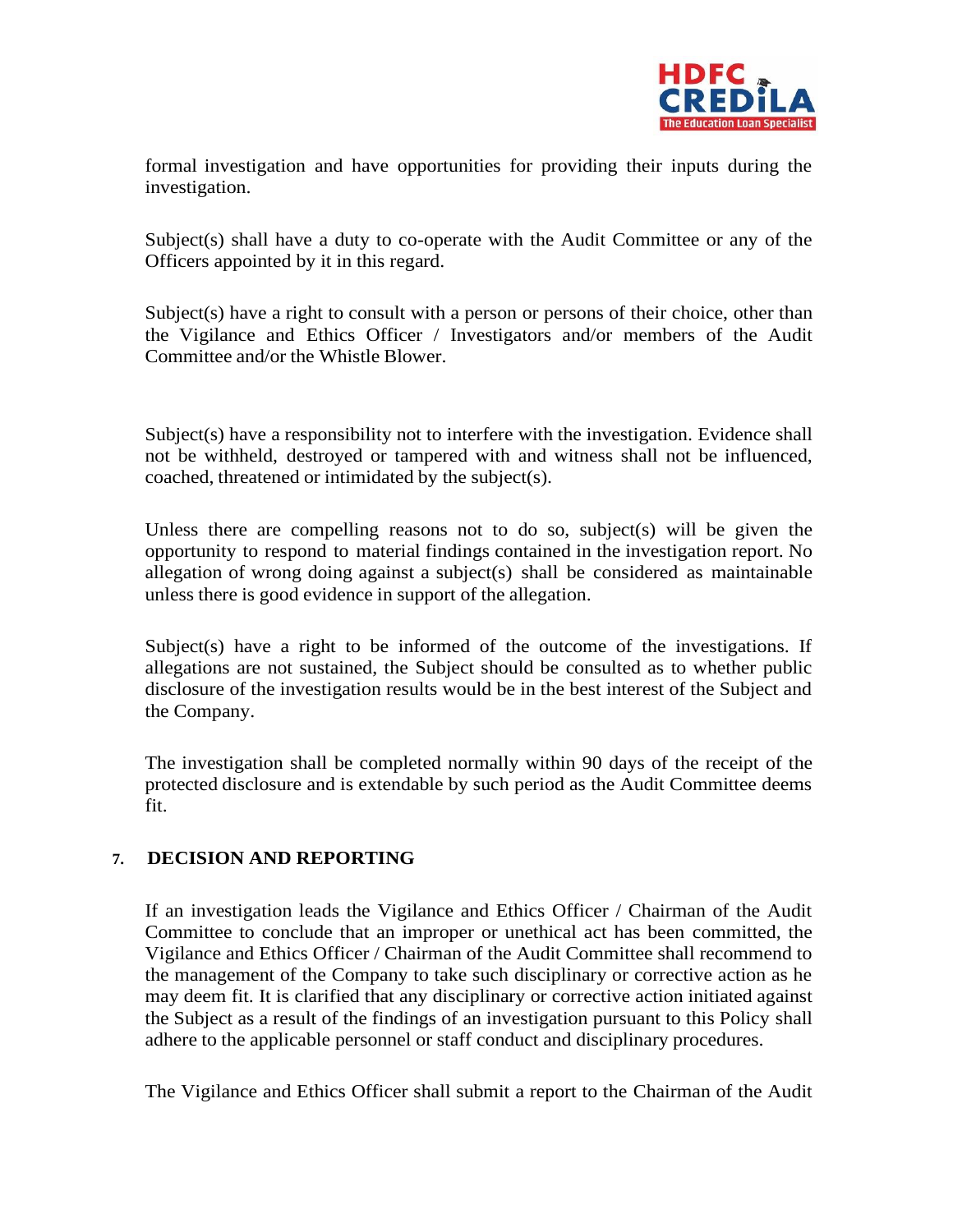

Committee on a regular basis about all Protected Disclosures referred to him/her since the last report together with the results of investigations, if any.

In case the Subject is the Chairman of the Audit Committee/ Managing Director(s) of the Company, the Chairman of the Audit Committee after examining the Protected Disclosure shall forward the protected disclosure to other members of the Audit Committee if deemed fit. The Audit Committee shall appropriately and expeditiously investigate the Protected Disclosure.

If the report of investigation is not to the satisfaction of the complainant, the complainant has the right to report the event to the appropriate legal or investigating agency.

A complainant who makes false allegations of unethical  $\&$  improper practices or about alleged wrongful conduct of the subject to the Vigilance and Ethics Officer or the Audit Committee shall be subject to appropriate disciplinary action in accordance with the rules, procedures and policies of the Company.

In case any Unpublished Price Sensitive Information is shared or leaked by any person in contravention of the provisions of the Securities and Exchange Board of India (Prohibition of Insider Trading) Regulations, 2015 (Insider Trading Regulations) such instances may be reported by sending an e-mail to the Vigilance and Ethics Officer [manjeetb@hdfccredila.com](mailto:manjeetb@hdfccredila.com) appointed under Securities and Exchange Board of India (Prohibition of Insider Trading) Regulations, 2015 (Insider Trading Regulations) or t[o vigil@hdfcredila.com.](mailto:vigil@hdfcredila.com)Upon receipt of complaint relating to such leakage/suspected leakage of Unpublished Price Sensitive Information, the same would be investigated in accordance with the procedure as detailed in the Insider Trading Regulations

### **8. SECRECY / CONFIDENTIALITY**

The Complainant, Vigilance and Ethics Officer, Members of Audit Committee, the Subject and everybody involved in the process shall:

- Maintain confidentiality of all matters under this Policy
- Discuss only to the extent or with those persons as required under this policy for completing the process of investigations.
- Not keep the papers unattended anywhere at any time.
- Keep the electronic mails / files under password.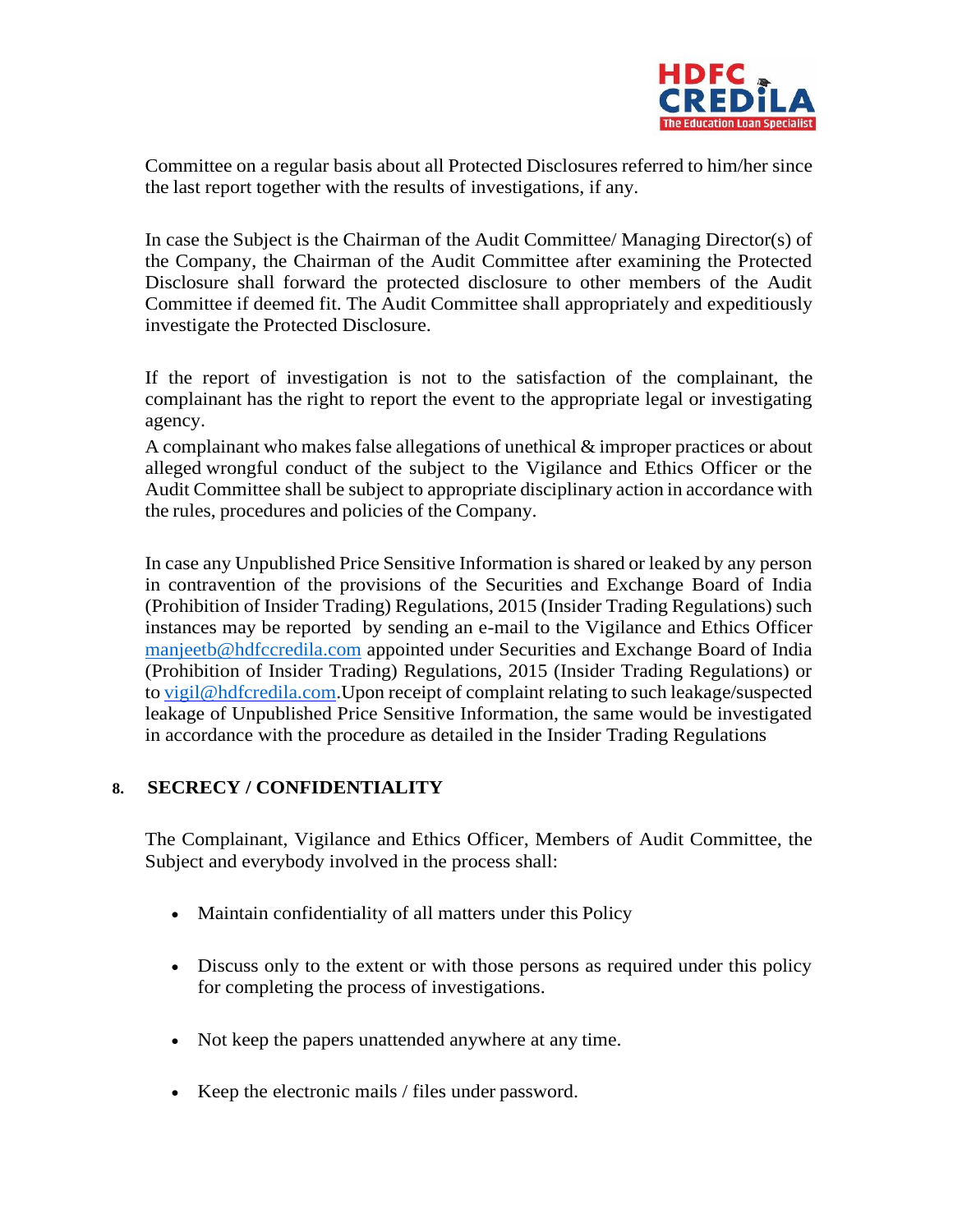

#### **9. PROTECTION FOR WHISLER BLOWER**

No unfair treatment will be meted out to a Whistle Blower by virtue of his/ her having reported a Protected Disclosure under this policy. The company, as a policy, condemns any kind of discrimination, harassment, victimization or any other unfair employment practice being adopted against Whistle Blowers. Complete protection will, therefore, be given to Whistle Blowers against any unfair practice like retaliation, threat or intimidation of termination / suspension of service, disciplinary action, transfer, demotion, refusal of promotion or the like including any direct or indirect use of authority to obstruct the Whistle Blower's right to continue to perform his duties / functions including making further Protected Disclosure. The company will take steps to minimize difficulties, which the Whistle Blower may experience as a result of making the Protected Disclosure. Thus if the Whistle Blower is required to give evidence in criminal or disciplinary proceedings, the Company will arrange for the Whistle Blower to receive advice about the procedure, etc.

A Whistle Blower may report any violation of the above clause to the Chairman of the AuditCommittee, who shall investigate into the same and recommend suitable action to the management.

The identity of the Whistle Blower shall be kept confidential to the extent possible and permitted under law. The identity of the complainant will not be revealed unless he himself has made either his details public or disclosed his identity to any other office or authority. In the event of the identity of the complainant being disclosed, the Audit Committee is authorized to initiate appropriate action as per extant regulations against the person or agency making such disclosure. The identity of the Whistle Blower, if known, shall remain confidential to those persons directly involved in applying this policy, unless the issue requires investigation by law enforcement agencies, in which case members of the organization are subject to subpoena.

Any other Employee assisting in the said investigation shall also be protected to the same extent as the Whistle Blower.

Provided however that the complainant before making a complaint has reasonable belief that an issue exists and he has acted in good faith. Any complaint not made in good faith as assessed as such by the Audit Committee shall be viewed seriously and the complainant shall be subject to disciplinary action as per the Rules / certified standing orders of the Company. This policy does not protect an employee from an adverse action taken independent of his disclosure of unethical and improper practice etc. unrelated to a disclosure made pursuant to this policy.